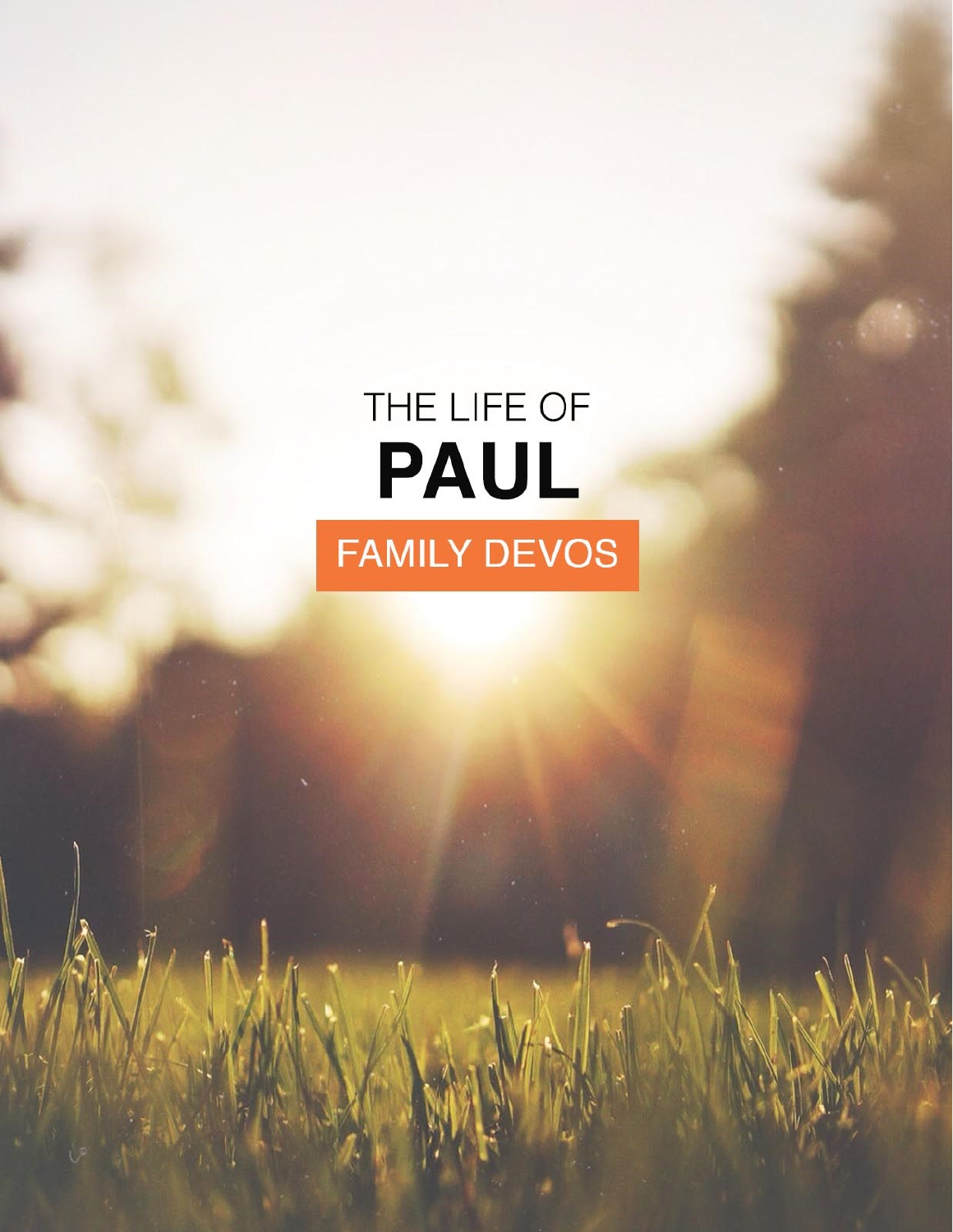## **God's Word Rejected and Received**

#### **Scripture:** Acts 17:1-15 (See also Mark 4:3-9, 13-20)

#### **Memory Verse:** Mark 4:20

"But these are the ones sown on good ground, those who hear the word, accept it, and bear fruit: some thirtyfold, some sixty, and some a hundred."

#### **For My Family:**

As Paul and Silas continued their missionary journey, trouble still followed them. They left Philippi and traveled about 100 miles to a city called Thessalonica. They were only there for three weeks, but in that time, "a great multitude" believed. Those who did not believe were angry at Paul's message. They stirred up an angry mob to get rid of Paul and Silas, accusing them of causing trouble, turning the world upside down with their message that Jesus was King. Jason, one of the new believers, made a payment to the rulers of the city, promising that Paul would leave to prevent more riots and trouble. Paul would later write to the new believers in this city and we still have those letters today: 1 and 2 Thessalonians.

Paul and Silas went away by night to another city called Berea. Again, they shared the Gospel in the synagogue, and these Bereans "received the word with all readiness." Like the good soil in the parable of the sower, they accepted God's Word into their hearts, but they didn't take Paul's at his word. They "searched the Scriptures" to find out if the things Paul was saying were really true! You don't have to believe everything people tell you about the Bible. You can go look for yourself! The Bereans did this every day, and as they studied God's Word for themselves, "many of them believed."

We can learn an important lesson from the Bereans. We shouldn't necessarily believe everything we hear. When you sit in church, or with your family for devotions, you should read God's Word for yourself and see that what you are being taught really matches up with what the Bible says! This doesn't mean teachers aren't important. They are! That's why Paul left Silas and Timothy behind, so they could continue to teach the Bereans God's Word and answer all their questions. So be a Berean! Read the Bible and study it every day. When you do, God's Word will transform your life to look like Jesus.

The men who were stirring up trouble accused Paul of turning the world upside down, but they had it wrong. They were the ones who were upside down! God's Word helps us see things as they really are. There are many who think they are alive, but are dead in sin, many who think they are free, like the jailer, but are held captive by sin. They walk around on their hands with their feet in the air and tell you that you are the one who's upside down! This is sad, but it shouldn't discourage us. Instead it should lead us to pray for the truth of God's Word to transform the lives of those who reject Him, and encourage us to, like the Bereans, continue to read God's Word every day, study it, and accept it. As we do, we will only learn more and more that it is exactly what we need to help us believe and to keep on believing.